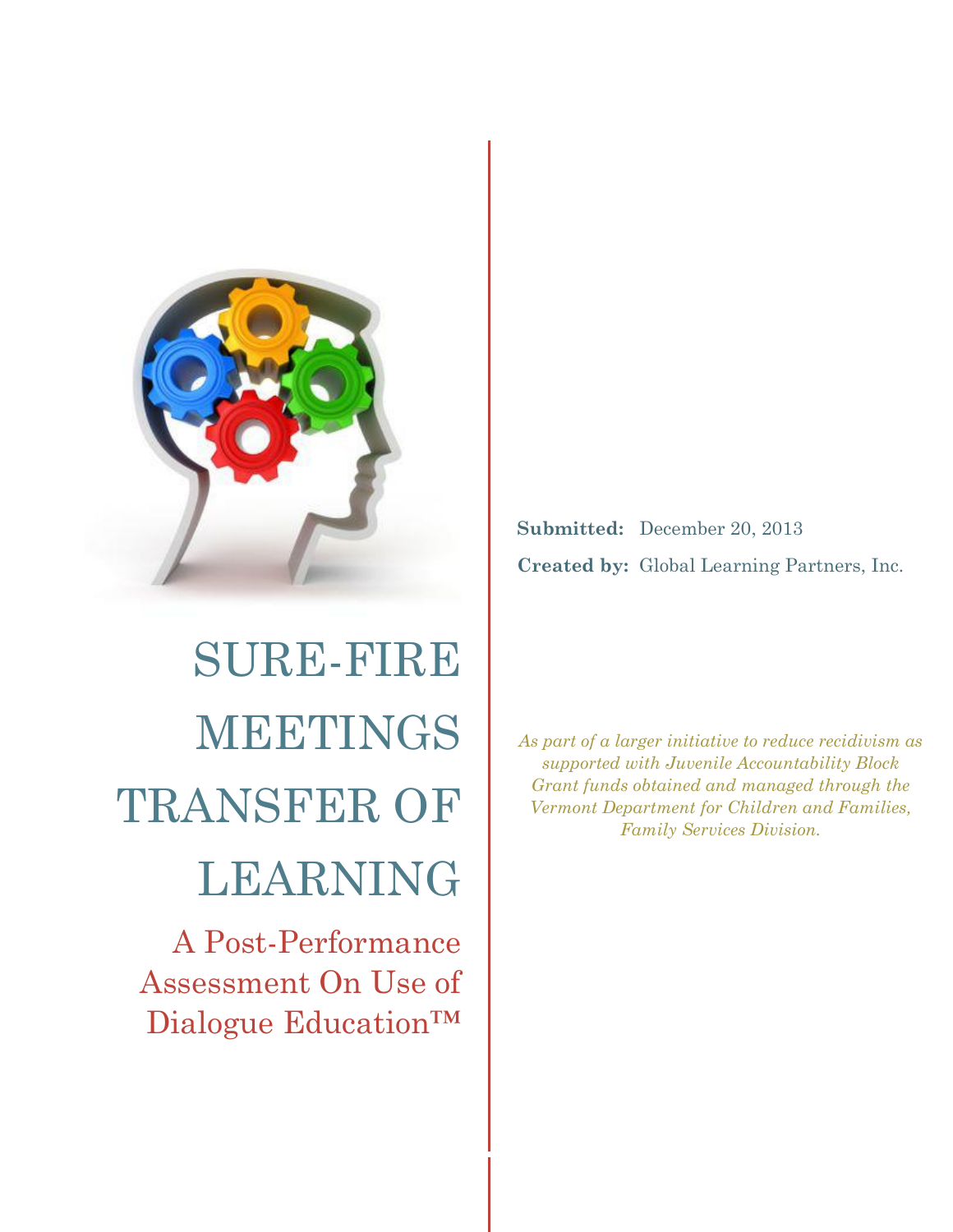## **Table of Contents**

## **Table of Figures**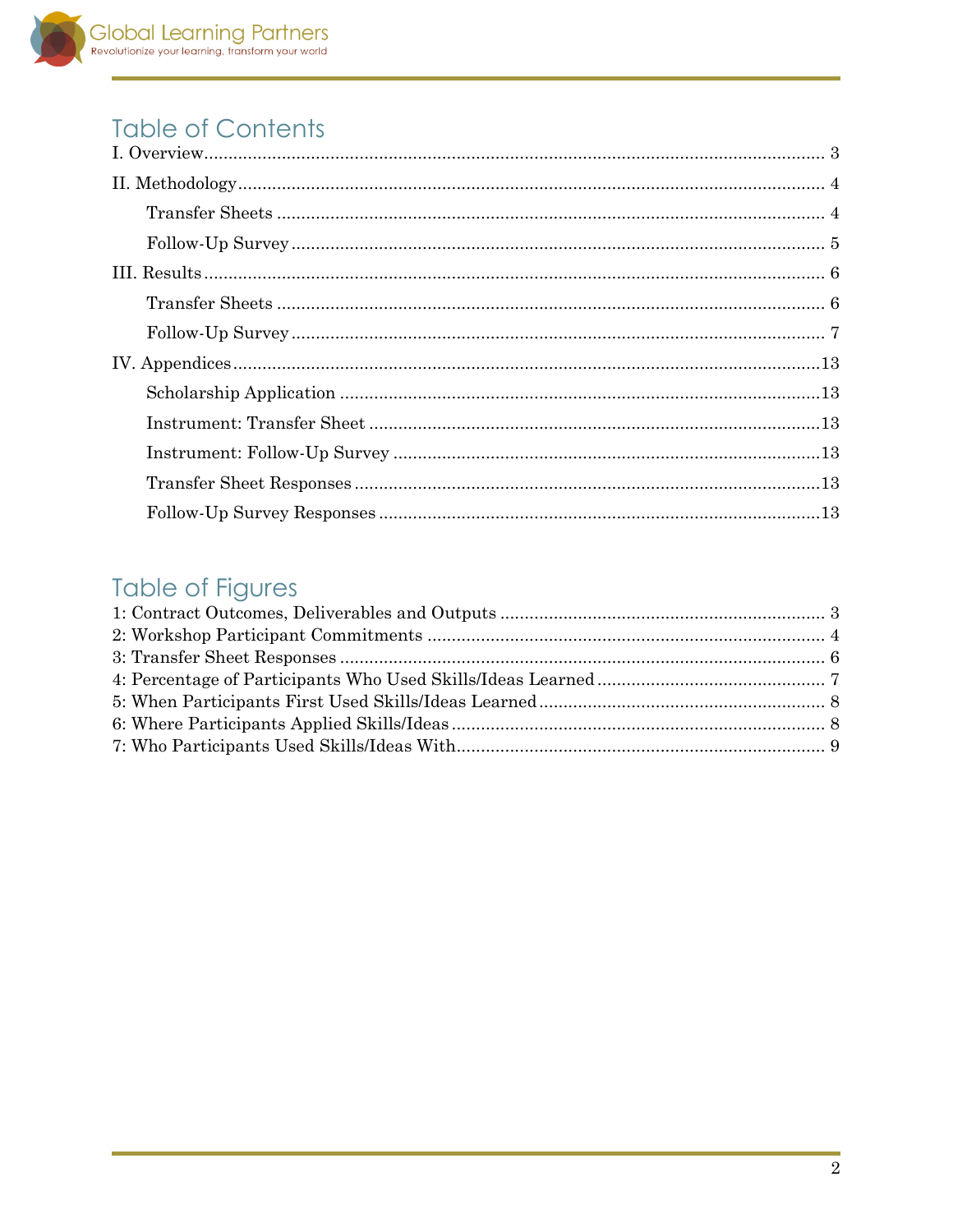**Transfer** – The use of the newly learned material in a new context, after the learning event. Indicators of transfer are behavioral evidence that cognitive, affective, or psychomotor learning has taken place.

## <span id="page-2-0"></span>I. Overview

Global Learning Partners, Inc. (GLP) was contracted by the Vermont Department for Children and Families (DCF) to offer Dialogue Education to support evidence-based programs and effective stakeholder collaboration to specific audiences in Vermont who seek to establish and maintain accountability-based programs to reduce juvenile recidivism. For the 2013 calendar year, Global Learning Partners provided two trainings:

- SURE-Fire Meetings on October 7-8, 2013 in Stowe, VT
- Effective Stakeholder Collaboration November 4-5, 2013 in Berlin, VT

Participants completed an application and were selected to attend based a variety of factors including target audience represented, organizational support, and individual readiness factors. To ensure the highest levels of efficacy, relevance and transfer of learning of these learning events, GLP consultants collaborated with key stakeholders and partners throughout the planning, design and follow-up process.

This report details transfer of learning for participants who attended the SURE-Fire Meetings workshop; a second report for Effective Stakeholder Collaboration is forthcoming. This training and post-performance assessment is only one piece of the entire contracting period (which is scheduled to go through October 2014). Desired outcomes, deliverables and outputs for the entire program has been excerpted from the contract and is included below.

## <span id="page-2-1"></span>*1: Contract Outcomes, Deliverables and Outputs*

Outcomes: The outcome for the training and follow-up skill reinforcement in Dialogue Education in Support of Evidence-based Programs and Dialogue Education in Support of Effective Stakeholder Collaboration is that more staff and providers will use principles and practices of effective teaching for social change (immediacy, relevance, safety, engagement, respect) to effectively impact juveniles with evidence-based and accountability-based programs and interventions to reduce recidivism. Measured outcomes will be obtained by a post-performance assessment to assess the use Dialogue Education principles and practices in the design and delivery of evidence-based programs and interventions and collaboration by participants and the impact of their use on juveniles in Vermont to reduce recidivism.

Deliverables and Outputs: Contractor will provide tailored Introductory and Advanced Trainings to Support Effective Stakeholder Collaboration and Effective Meetings designed to build more effective community based and state level performance capacity within the Youth Justice field across Vermont. These trainings are based on research and field application of principles and practices of Dialogue Education™ and SURE-Fire™ Meetings. Participants will maximize their learning of the most relevant key principles and practices during each event and prepare them to transfer specific learning immediately into their work setting.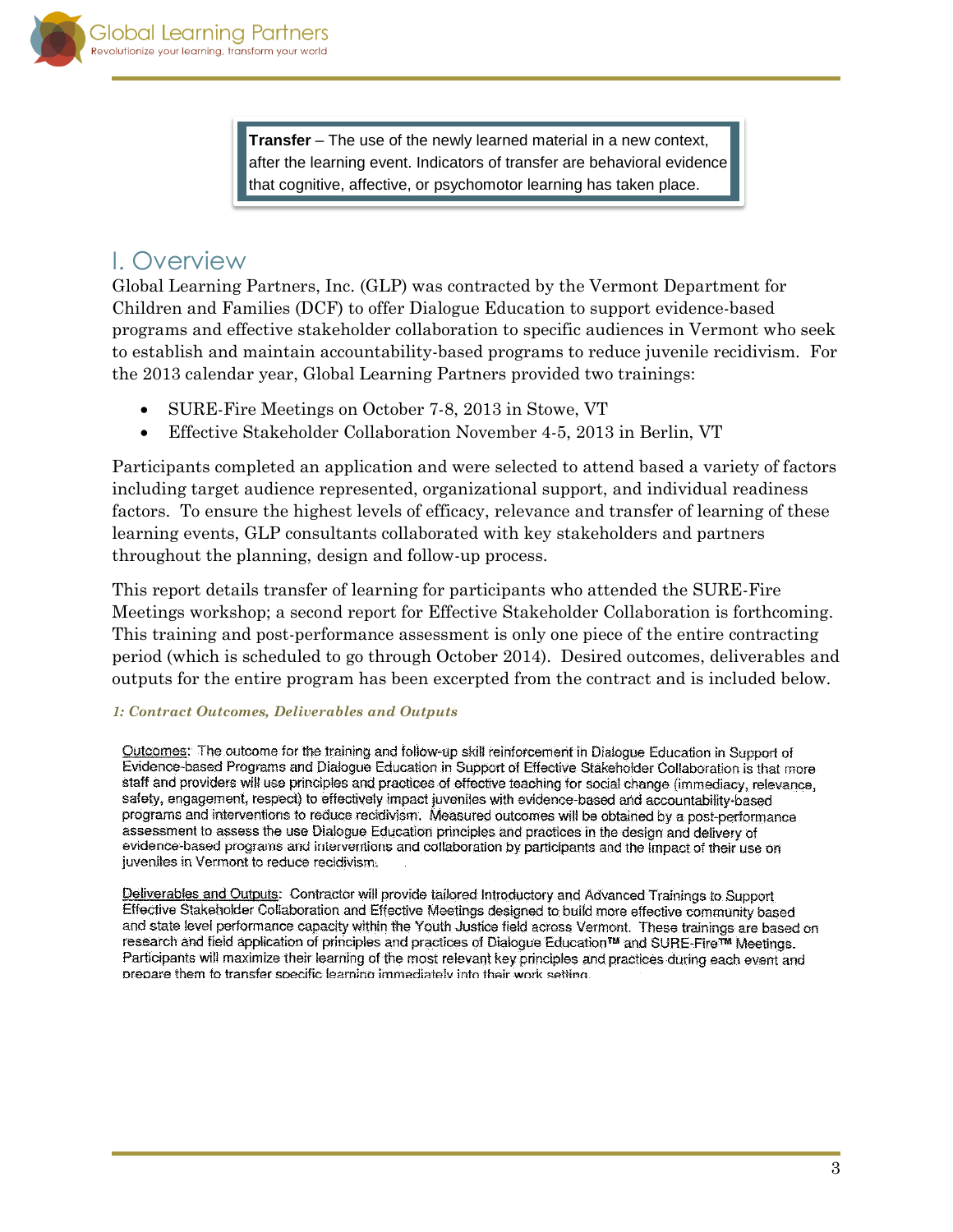

## <span id="page-3-0"></span>II. Methodology

As part of the scholarship application process all participants signed an agreement outlining their commitments (included below).

### *2: Workshop Participant Commitments*

As a scholarship recipient you are expected to commit to the following:

- Participate in a short survey in advance of the training session(s) to help us best meet your learning needs
- Attend both full days of the training session(s)
- Apply new learning to your evidence-based work designed to reduce juvenile recidivism
- Participate in a short survey six weeks following the training session(s) to share your transfer of learning

In order to maximize the impact of the learning opportunities and assure the greatest levels of transfer, participants were encouraged to attend with one or more of their colleagues or community partners.

This report includes the use of two separate instruments; the methodology for each is detailed below. All 24 participants completing the two-day workshop were asked to participate in each. It is important to note here that of the 24 SURE-Fire Meetings participants, 12 went on to participate in the November workshop (Effective Stakeholder Collaboration) and thus received an additional dose of Dialogue Education. Additional tracking of these 12 participants' will be included in the Effective Stakeholder Collaboration report to determine what impact, if any, multiple doses of Dialogue Education had on their transfer of learning.

## <span id="page-3-1"></span>Transfer Sheets

### **Instrument**

Participants were asked to complete a transfer sheet to gauge achievement and usefulness of course content along with their predicted transfer of learning (what, when and with whom they will try out their learnings). The hard copy sheets were self-completed by hand and turned in to the facilitators at the conclusion of the workshop. The transfer sheet consists of a series of usefulness ratings for each piece of the course content as well as a series of open ended questions. A copy of the instrument is included in the appendix.

## **Timing**

Upon immediate completion of the course

## **N= 19/24**

Though there were 24 participants who completed the course, only 19 transfer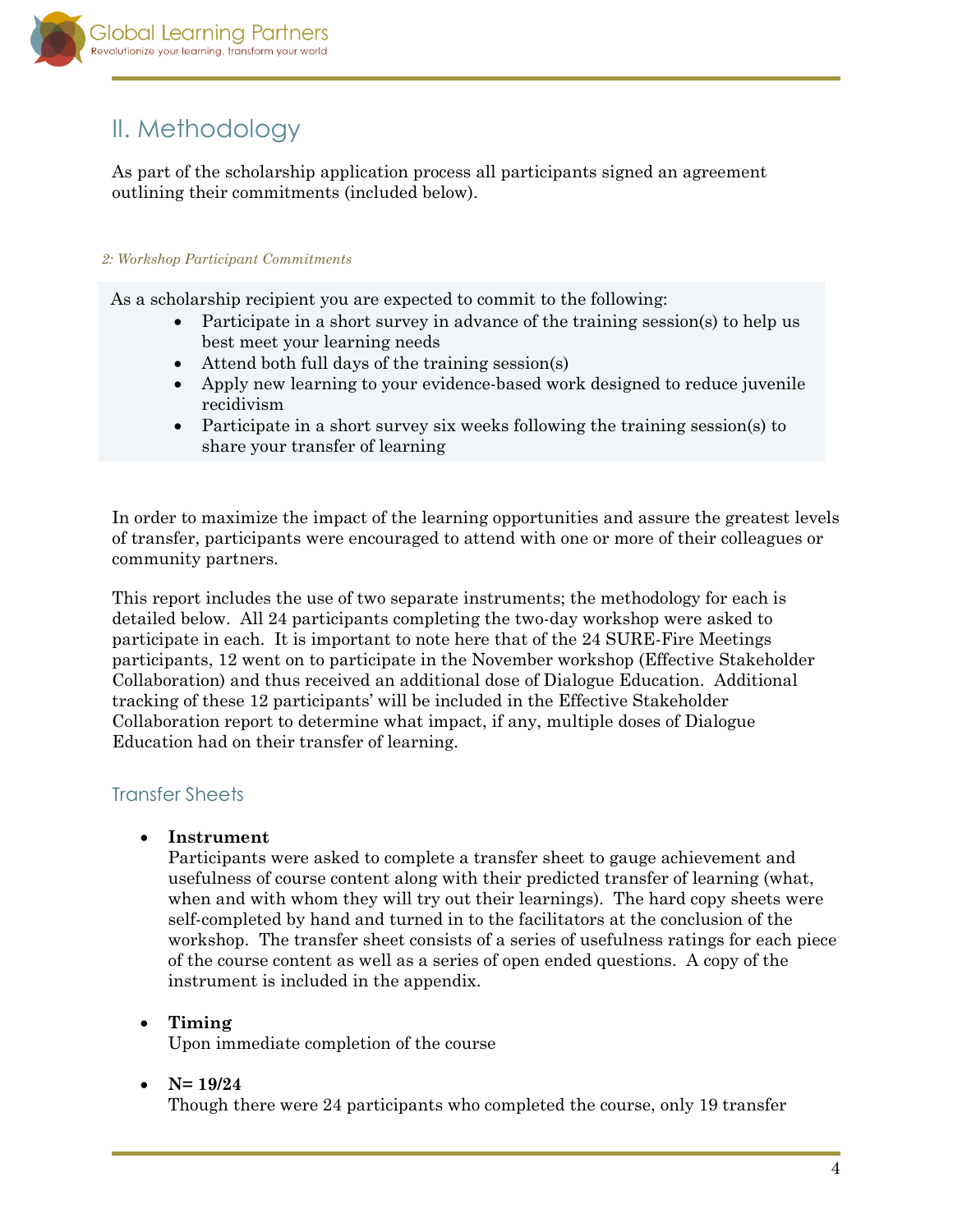

sheets were completed and turned in. Despite the commitment to attend for the duration of the workshop from 9am-4pm each day, it was necessary for five participants to leave just prior to worksheet completion time. As is evident in the results section, several of the 19 transfer sheets received were not fully completed.

 **Time Burden**  Estimated time to complete the worksheets was 10 minutes.

## <span id="page-4-0"></span>Follow-Up Survey

**Instrument:** A random number generator was used to assign each of the 24 course completers to either an electronic survey or a telephone survey. Though the instrument was the same for both methods of completion, those who took the telephone survey were prompted to offer more detail and elaborate on the open-ended question responses. The survey consisted of demographic information (responses were not anonymous), four multiple choice questions, and two open-ended questions. Of the six questions, five were required for completion and one was optional. A copy of the instrument is included in the appendix.

## **Electronic Survey**

**N= 13/15**

Non-responders received two follow-up emails and a follow-up phone call which mentioned the importance of the data, the collection deadline, and a reminder about the scholarship commitment.

**Timing**

Participants were invited to complete the online survey six weeks after the course completion date. A link to the survey was sent out via email.

**Time Burden**

Estimated time to complete the online survey was 10-15 minutes.

## **Telephone Survey**

•  $N= 6/9$ 

Non-responders received two follow-up emails and a follow-up phone call which mentioned the importance of the data, the collection deadline, and a reminder about the scholarship commitment.

**Timing**

Six weeks after the course completion date participants were invited, via email, to schedule an interview time using an online scheduling tool.

**Time Burden**

Estimated time to complete the telephone survey was 20-30 minutes.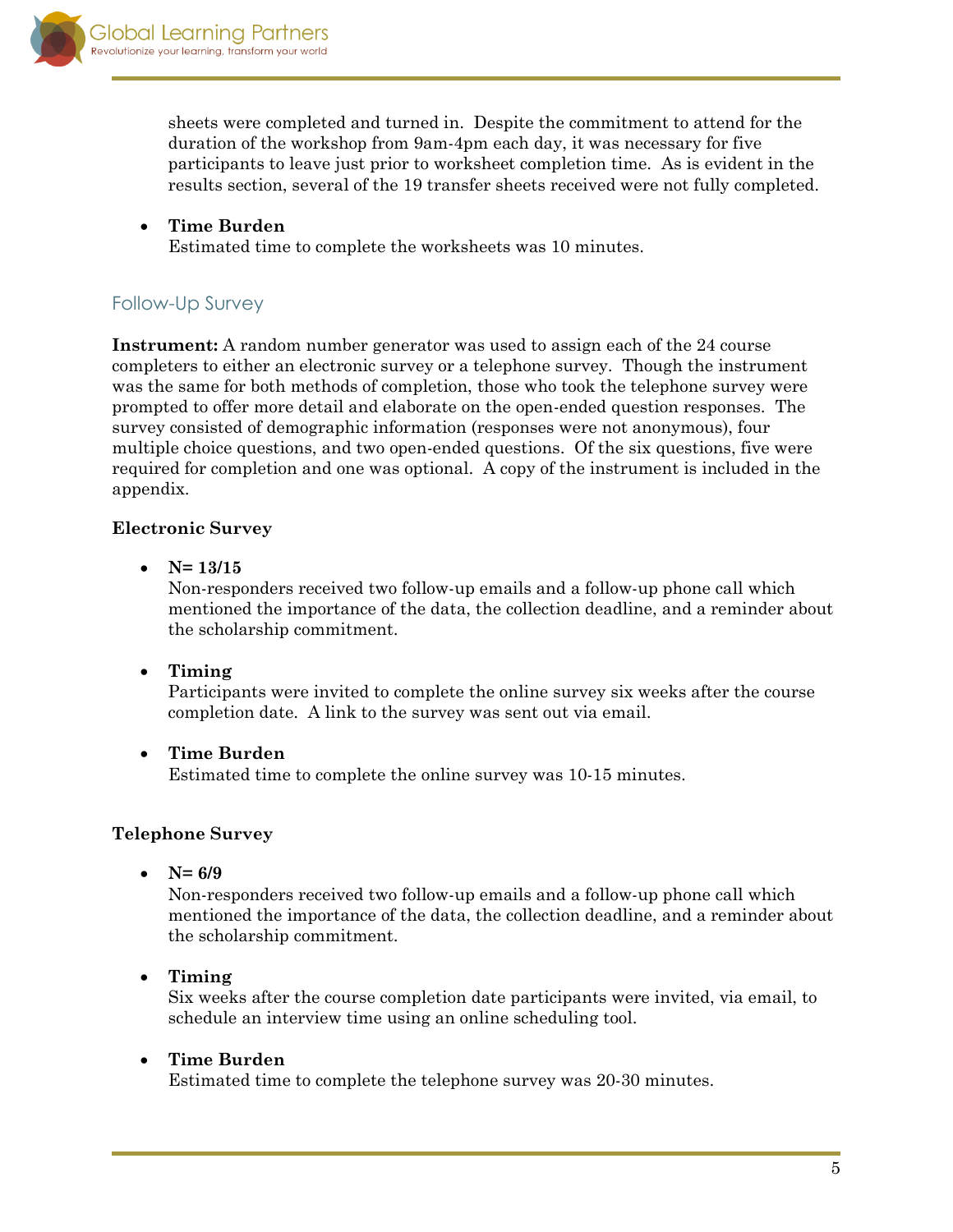

## <span id="page-5-0"></span>III. Results

## <span id="page-5-1"></span>Transfer Sheets

The most highly scored workshop content in terms of usefulness to participants included:

- **1) Wrote** achievements for meeting based on levels of decision-making.
- **2) Explored** making meetings Safe, Useful, Respectful & Engaging.
- **3) Practiced** using intentional framework to prepare a meeting.
- **4) Distinguished** among 3 voices people may have at different points in a meeting.
- **5) Described** ways to advance a meeting before it begins.

<span id="page-5-2"></span>

|  |  |  | 3: Transfer Sheet Responses |
|--|--|--|-----------------------------|
|--|--|--|-----------------------------|

|                                                                                                               | Achieved?            | <b>How Useful</b><br>for You?<br>$1 = low$ 4=high | <b>How Useful</b><br>for You?<br>$1 = low 4 = high$ |
|---------------------------------------------------------------------------------------------------------------|----------------------|---------------------------------------------------|-----------------------------------------------------|
|                                                                                                               |                      | Average                                           | <b>Mode</b>                                         |
| <b>MEETING DESIGN</b>                                                                                         |                      |                                                   |                                                     |
| <b>Identified &amp; practiced</b> the 3 phases of organizing<br>meetings.                                     | Yes 16/No 0/Unsure 1 | 3.3                                               | $\boldsymbol{3}$                                    |
| Practiced using intentional framework to prepare<br>a meeting.                                                | Yes 16/No 0/Unsure 1 | 3.5                                               | 4                                                   |
| Distinguished among 3 voices people may have at<br>different points in a meeting.                             | Yes 16/No 0/Unsure 1 | 3.5                                               | 4                                                   |
| Wrote achievements for meeting based on levels of<br>decision-making.                                         | Yes 17/No 0/Unsure 0 | 3.7                                               | 4                                                   |
| Examined levels of decisions made in meetings<br>and how to address these.                                    | Yes 14/No 1/Unsure 2 | 2.9                                               | 3                                                   |
| Used a decision-tree to determine if meeting is best<br>way to go.                                            | Yes 7/No 5/Unsure 5  | 2.5                                               | $\overline{2}$                                      |
| <b>MEETING PROCESS</b>                                                                                        |                      |                                                   |                                                     |
| Explored making meetings Safe, Useful,<br>Respectful & Engaging.                                              | Yes 16/No 0/Unsure 1 | 3.6                                               | 4                                                   |
| <b>Described</b> ways to advance a meeting before it<br>begins.                                               | Yes 13/No 1/Unsure 3 | 3.4                                               | 4                                                   |
| Assessed effectively holding different roles during<br>a meeting.                                             | Yes 16/No 0/Unsure 1 | 3.2                                               | 3                                                   |
| Named effective skills for group facilitation in the<br>divergent and convergent zones of a meeting.          | Yes 15/No 1/Unsure 1 | 3.1                                               | $\boldsymbol{3}$                                    |
| Reflected upon current and new approaches to<br>decision making.                                              | Yes 13/No 0/Unsure 4 | 3.1                                               | 3                                                   |
| FEEDBACK & EVALUATION                                                                                         |                      |                                                   |                                                     |
| <b>Created</b> a plan to evaluate process & results of a<br>meeting.                                          | Yes 9/No 2/Unsure 4  | 3.2                                               | 3                                                   |
| Practiced methods to follow up on key aspects of<br>meeting.                                                  | Yes 11/No 1/Unsure 3 | 3.3                                               | 4                                                   |
| Checked your achievements with the content and<br>predicted what you will transfer into your<br>organization. | Yes 10/No 2/Unsure 3 | 3.1                                               | 4                                                   |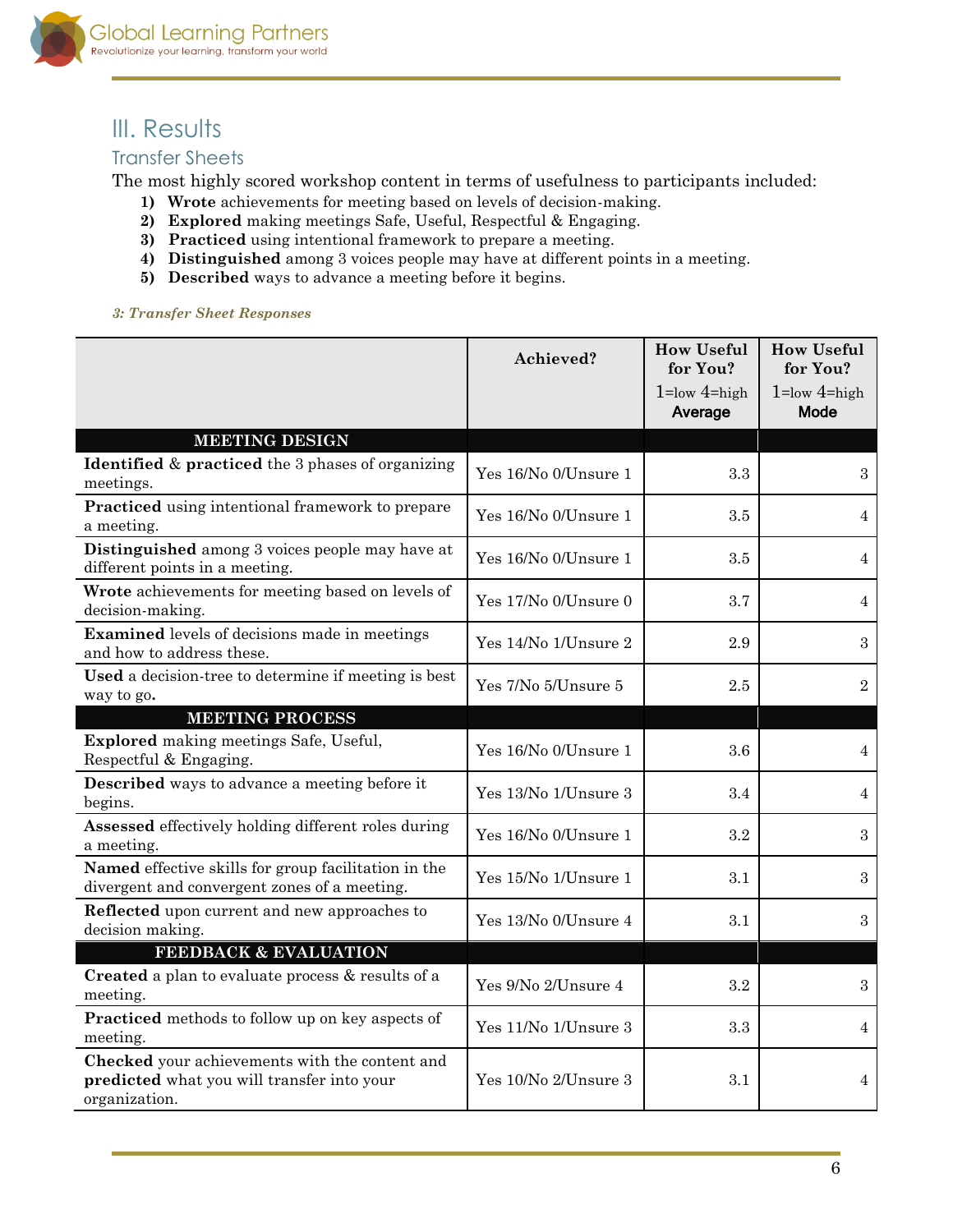

Most frequently cited responses for the following open-ended questions are listed below. All open-ended response data can be found in the appendix.

## **What will I use?**

- Making meetings safe, useful, respectful and engaging
- Agendas with meeting achievements
- Three phases of organizing meetings
- Three voices
- Effective skills for group facilitation

## **When will I use it?**

- Immediately
- Within the next month

## **With whom will I use it?**

- Staff/team members
- Community partners
- Families

## <span id="page-6-0"></span>Follow-Up Survey

Charts are included below for each of the four multiple choice response questions.

<span id="page-6-1"></span>*4: Percentage of Participants Who Used Skills/Ideas Learned*





All but one participant reported already having used what they learned in an event. The other response stated: *Have raised the question of making a more meaningful agenda for a*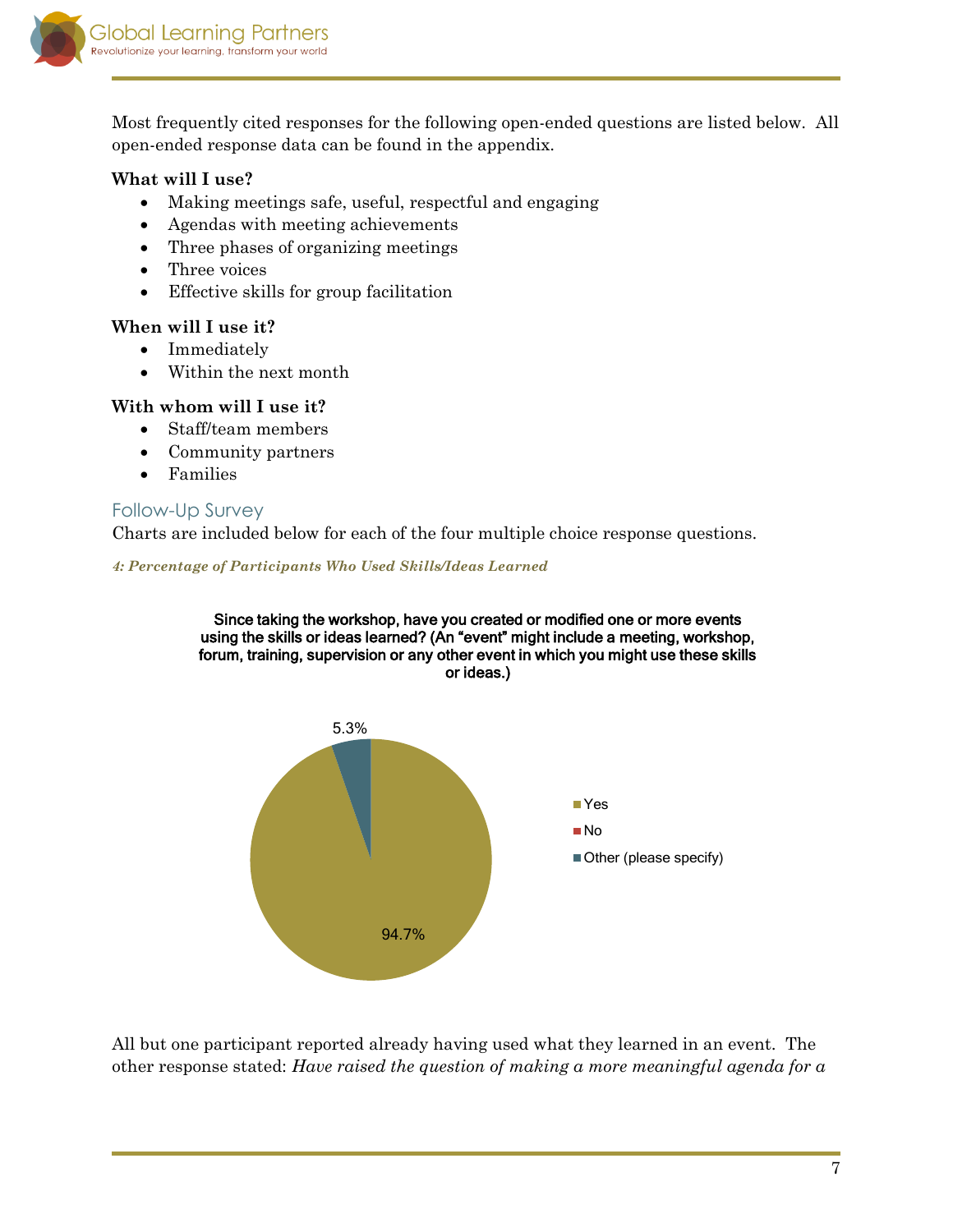

*monthly meeting which frequently gets cancelled- want the group to decide together to clarify the purpose of the meeting, etc.*

#### <span id="page-7-0"></span>*5: When Participants First Used Skills/Ideas Learned*



If you used one or more skills or ideas learned from this workshop, when did you first use them?

The majority of participants applied their learning within two weeks of the workshop, and all respondents applied their learning within four weeks' time.

#### <span id="page-7-1"></span>*6: Where Participants Applied Skills/Ideas*



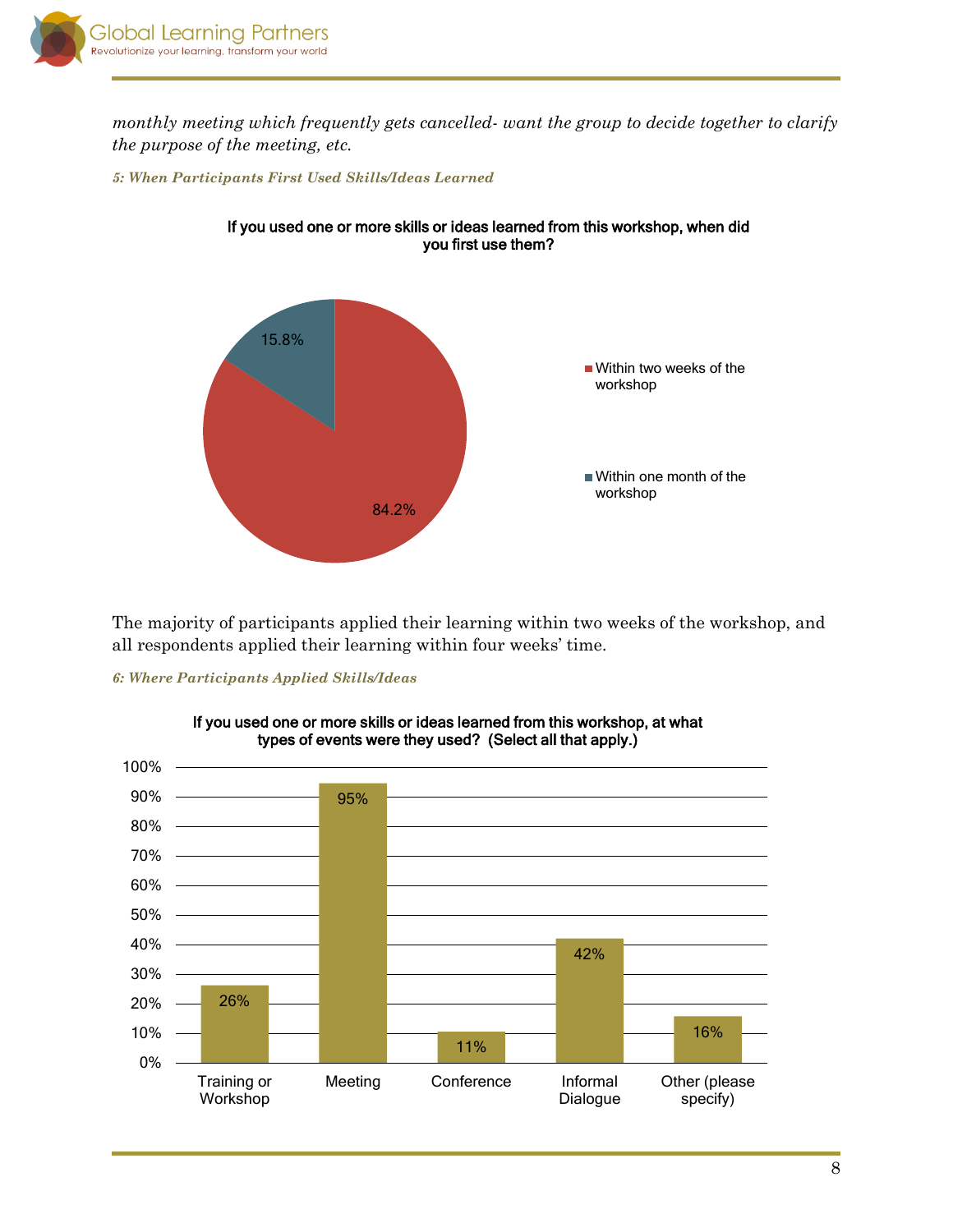

Nearly all participants reported applying their learning in meetings. "Other" responses included a multi-agency change meeting, family group conferencing, and two respondents who reported additional details about a positive experience (highlights included below).

- *Going into the training my plan was to use these skills and ideas in my work within my juvenile justice team and this is where I used them...I was looking for anything and everything I could apply to get our team back on track: in terms of energy, direction, and effectiveness. This workshop helped a ton with this!*
- *For me the big takeaway was taking the full ownership off of myself for effective meetings and putting it back on the group. This happened through dialogue. Also I cannot own the success of the group. It's only going to get better by this collective ownership. Our team had some great dialogue around focus, agenda development. Three phases was the thing that stuck out the most for me as well as identification of achievements…We sent out the agenda last week and people were blown away by it! The feedback was positive in advance of the meeting and at the meeting. In the meeting I learned that the agenda was far more packed then we had time for. We recognized that we don't we need to do all the objectives at once and can break them*  down even smaller. In terms of achievements, we only had three but they were really *rich achievements and we couldn't get to them all in an hour and a half meeting. For facilitation I have learned to have a scribe and time keeper to help people look forward to attending the meeting.*



### <span id="page-8-0"></span>*7: Who Participants Used Skills/Ideas With*

If you used one or more skills or ideas learned from this workshop, with whom did you use them? (Check all that apply.)

Staff and clients were the most commonly selected audiences benefiting from participants' application of new learnings. "Other" responses generally fell into the previously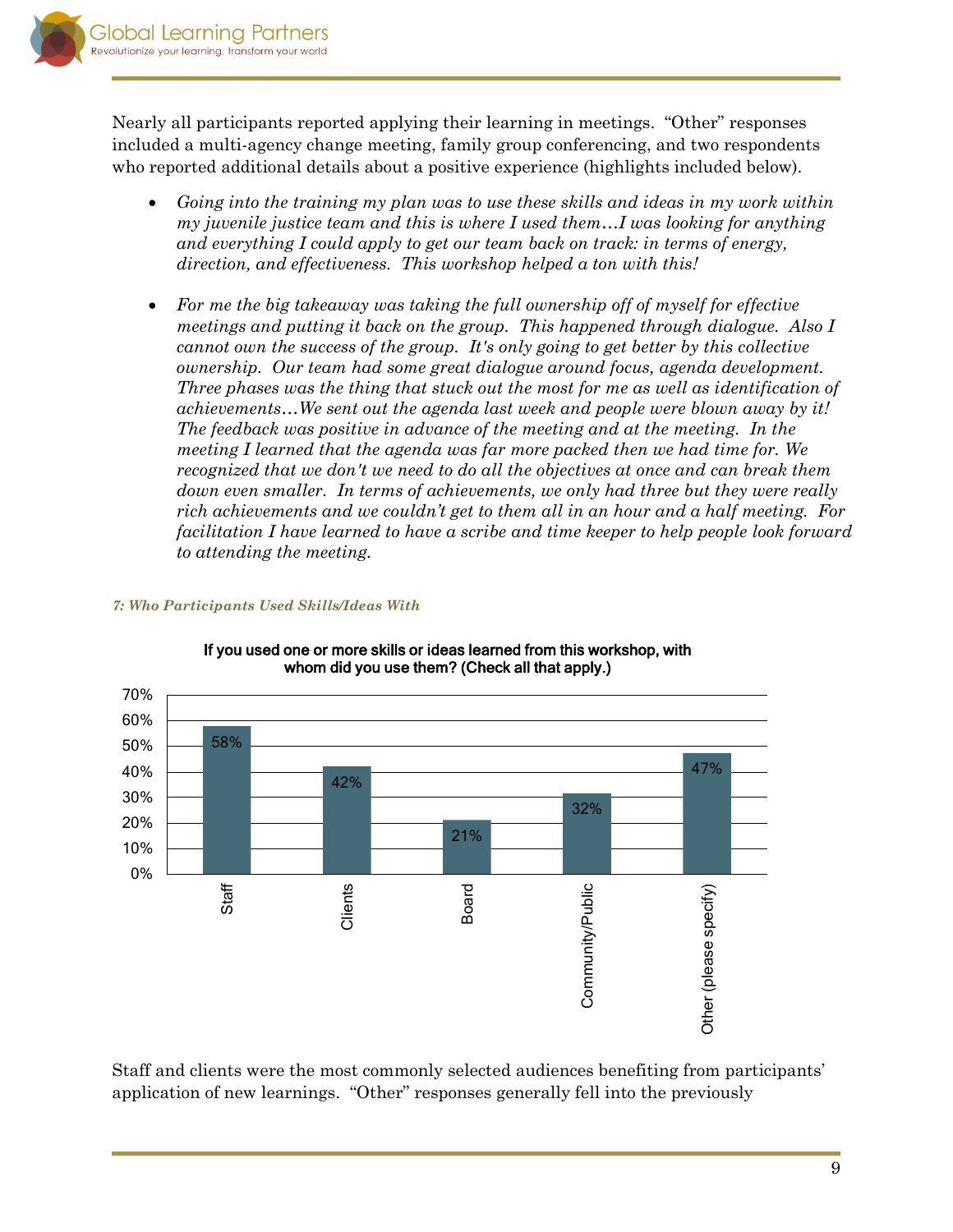

mentioned categories (*i.e*., advisory committee, colleagues, and community). Several respondents added additional details, the highlights of which are included below:

- *If I am invited to plan or facilitate a meeting, I now apply some of the specific techniques learned for meeting facilitation and event planning. Though I have already done a good deal of preparation in creating agendas in my past experience, I now specifically identify tasks that can be done within a meeting and decide which pieces of the agenda are informative, fall under decisionmaking, or should be left outside of the meeting.*
- *The clients I used these with range quite a bit. I have used it for court diversion as well as a repairative clients. I have used it with members of repairative review boards and diversion review boards that I facilitate, comprised of volunteer community members. I have also used them with the Safe Driving Program taken over (which used to be called the victim impact panel) originally run by Department of Corrections.*

## **How has your use of these skills and ideas supported the goal of reducing recidivism among juveniles and creating better outcomes for youth? (Please be as specific as possible.)**

The image below provides a pictorial overview of the most frequently cited words in participants' responses.



Highlights from responses are shared below, and full responses can be found in the appendix.

 *I think that there is a lot of research that supports that effective juvenile justice teams have an impact on positive impacts for youth. And this basically has to do with a collaborative approach and across disciplines; creative thinking within the*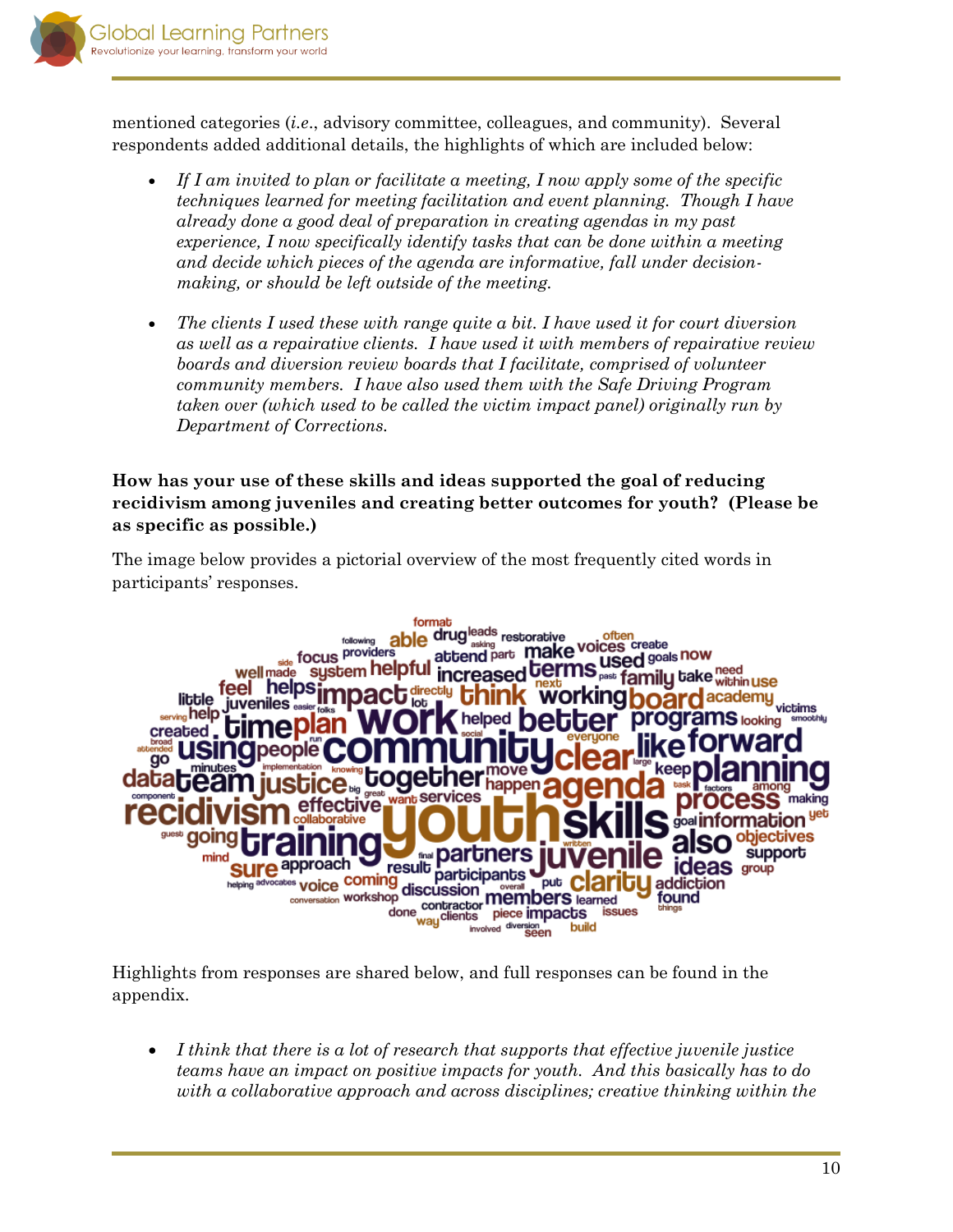*system…As a result of participation, I think that it has overall created an increased level of commitment and energy around coming together and planning. The difference that I have seen ranges from very basic level to higher levels of attendance than in the past, to people walking away with concrete tasks that they were committed to following up on, to a better sense of planning for what we want next and where we want to go with this. This is all a very great start.* 

- *This training was among the most concrete and relevant training I have ever attended. I walked away with specific ideas and strategies for strengthening my ability to plan, prepare, and facilitate meetings. Among the most helpful concepts was re-framing agenda setting around achievements. Use of this approach has already increased the efficiency and effectiveness of statewide meetings for runaway & homeless youth programs, supporting our networks ability to serve high-risk youth.*
- *The skills I obtained from this training I have put to use during my team meetings. I find being prepared for treatment team meetings has kept meetings on track so youth, families and service providers are able to discuss the needed issues. Delegating tasks has made meeting easier and things go more smoothly. Having a written agenda ahead of time keeps meetings on track and everyone is able to focus on difficult issues, what youth's need to be successful and what is working.*
- *Using the meeting agenda format has increased the sharing of information with clear, detailed, written follow-up. Follow-up leads to better tracking and more cohesive programs for offenders. My students complete more educational requirements due to the increased communication and wrap-around services from multiple providers involved in their individualized programs. Earning credits leads to graduation and a high school diploma (HSD). Earning a HSD leads to a reduction in recidivism according to data shared on the State of Vermont website.*
- *The skills gain from the SURE-Fire meeting training supported our work with juveniles/youth by keeping in mind the collaboration partnerships we have with other agencies and how we can effectively examine our meeting approaches and the purposes of meetings…I have also utilized in my work with clients directly the purpose of our meetings and when engaging with them in conversation establishing a safe environment to build rapport. I have found this has made them feel open to sharing information and know what the expectations are.*
- *Our board received a better training on Motivational Interviewing as a result of this training. Due to this the board has better skills to work with juveniles to help reduce recidivism.*
- *In the family group conference (which was not a restorative conference) the plans were to reunify a mother and her 18 month old baby. I used the skills and ideas by using a really clear agenda and keeping the three voices in mind--my role as a facilitator and speaking with the large family group that was attending, prepping the social worker for what his bottom lines were and what he wanted out of the meeting. It was helpful to keep those voices in back of my head and keep the verbs*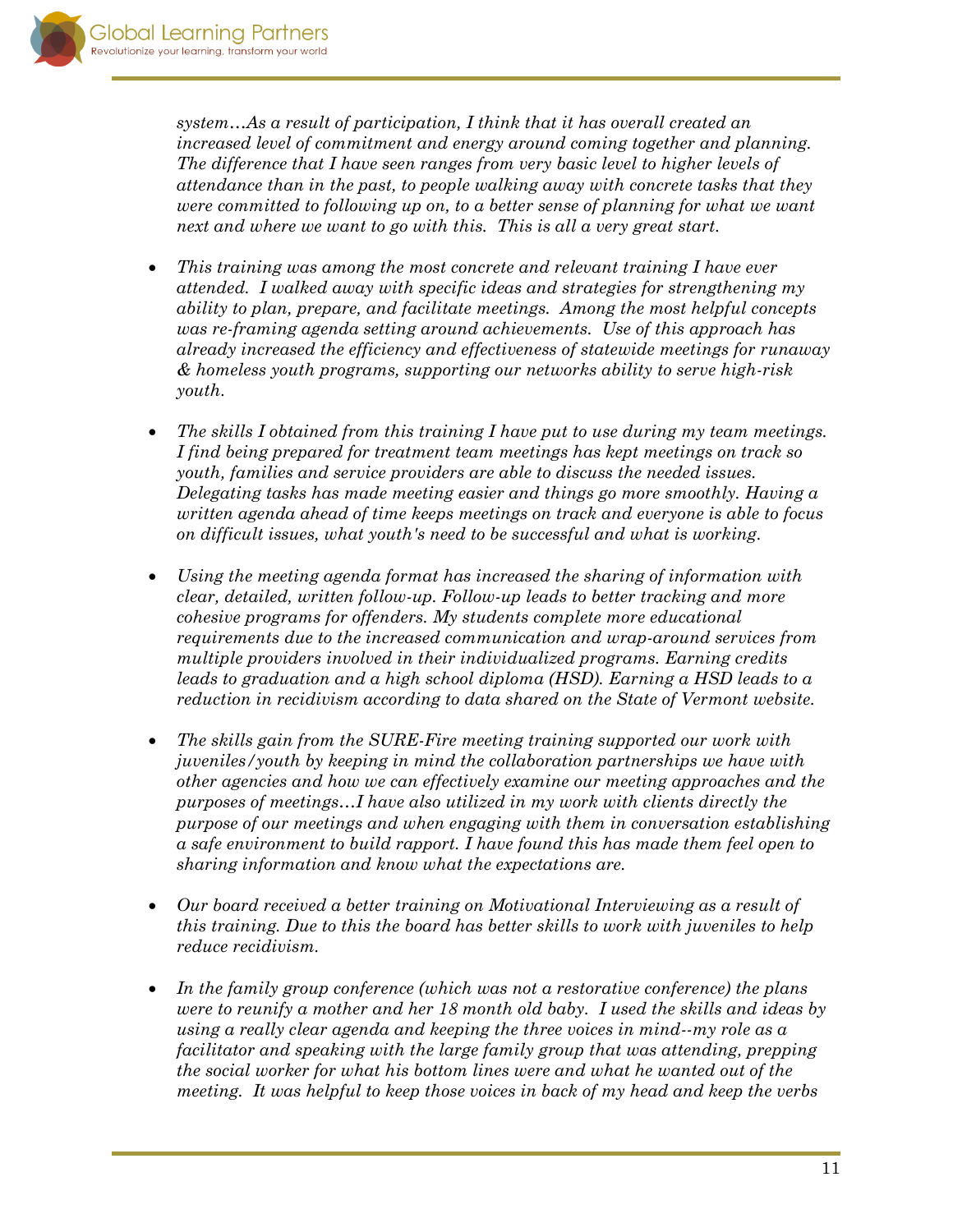*in mind throughout the meeting and knowing about decisive voice and that I was looking for the social worker's final approval. It helped me to ask what steps did the family need to take in order to meet that approval. I think that following the three phases of the meeting was helpful and restorative conferences operate like this in terms of being clear about objectives, follow-up, and a final plan. I look forward to using this format within restorative conferences*

- *Participants from our community partners love it! We've gotten stuff done and really stayed on task which has been helpful. Our meetings have been to collect better data and to support some of the goals we have including around youth going out of the community. Having this time to put data together is huge from my perspective. The planning tools gives us time and affords us the luxury to do this.*
- *I use these skills to help make clients feel more safe and able to dialogue with me as well as using ways to get information so they feel like their voice is being heard and their opinion really does matter. I try to make sure that they feel like a large part of the discussion and that they have as big of a voice as they would like to have. I really appreciate the alternative ranking strategies and plan to go over them again and in-cooperate them in the future. Making youth aware of hard topics ahead of time as well as offering ground rules so they know that at any point they can step out and take some time has really helped calm and make meetings run more smoothly.*

## **(Optional) What else would you like us to share with us about the impact of this workshop on your work?**

The image below provides a pictorial overview of the most frequently cited words in participants' responses.



Several highlights from the responses are shared below, and full responses can be found in the appendix.

 *This workshop was great. It will help me to create more thoughtful and effective meetings where all are respected and valued.*